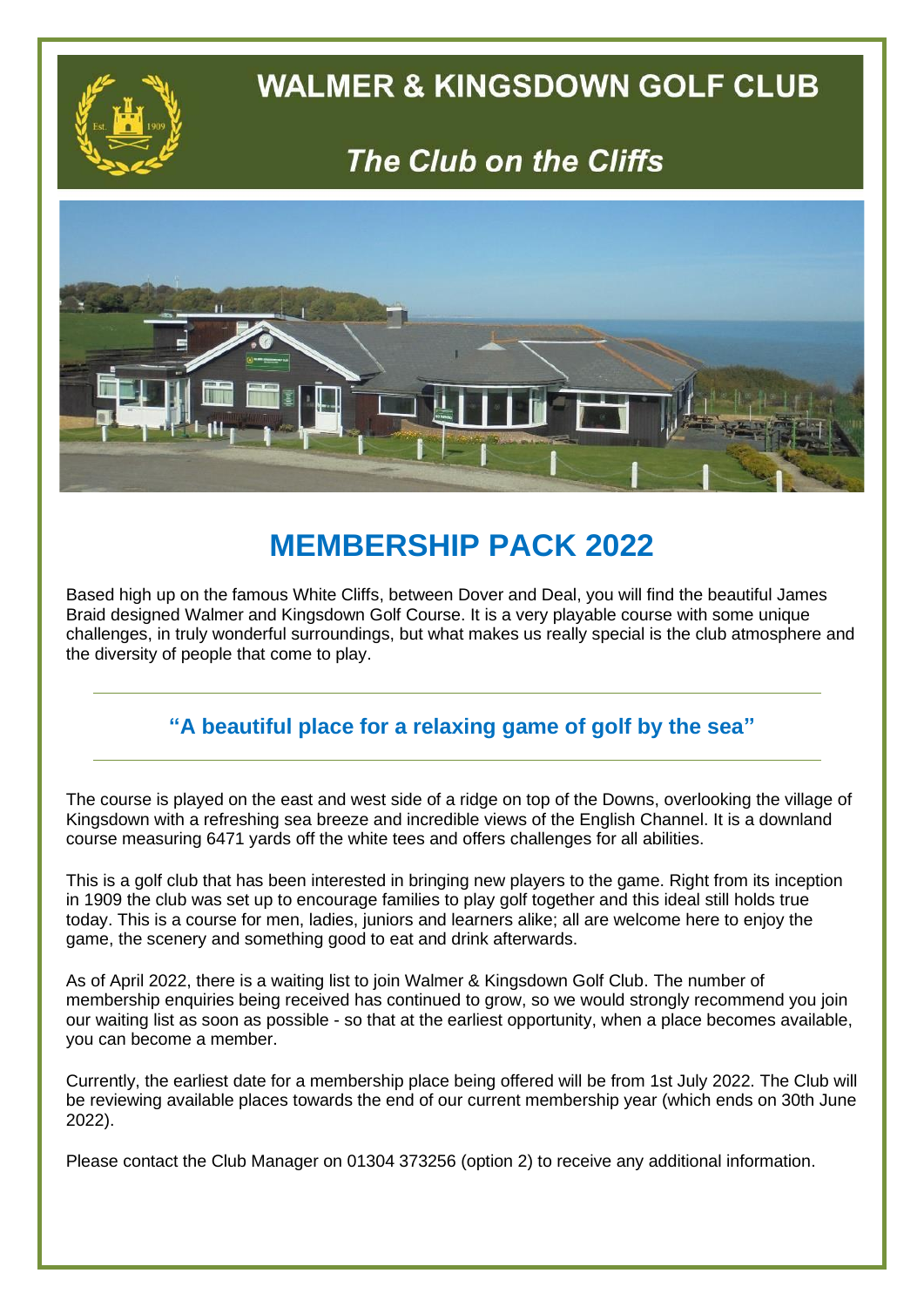

## **WALMER & KINGSDOWN GOLF CLUB**

# The Club on the Cliffs

#### **MEMBERSHIP BENEFITS**

#### **All our memberships include the following benefits:**

- **Membership rates available upon request – please call 01304 373256 (option 2)**
- Full Club Membership giving access to the Clubhouse seven days a week
- Access to the golf course seven days a week.
- A Club swipe card that providing a member's discount when used in the bar and restaurant.
- Access to age and section related competitions at the club
- Access to social functions held at the club
- Ability to book tee times 15 days in advance (except weekends)
- Reduced green fees for up to three guests at any one time (restrictions at weekends)
- Reduced green fees at several golf clubs where such reciprocal arrangements exist
- Reduced green fees at other James Braid designed golf clubs worldwide
- Free green fees at clubs that are part of the '1909 Club' and the other clubs in our reciprocal agreement
- Handicap administration according to the World Handicap System (WHS)
- Access to expert golf tuition from our PGA Golf Professionals
- Access to a fully stocked Professional Shop
- Access to a full range of practice facilities including practice putting and chipping greens, 300-yard practice ground, two practice bunkers, grass and artificial practice tees, covered teaching bay and practice net.
- o **7 Day Membership** access to the clubhouse, practice facilities and golf course included on any day of the week. *Age related discounts available (see full list).*
- o **Country Membership** (You must be a full member of another affiliated Golf Club and have a permanent residential address at least 50 miles from the Club address) – access to the clubhouse, practice facilities and golf course included on any day of the week.
- $\circ$  **Social Membership** access to the clubhouse facilities included any day of the week.
- o **Junior Membership** access to the clubhouse, practice facilities and golf course included on any day of the week (restrictions apply).